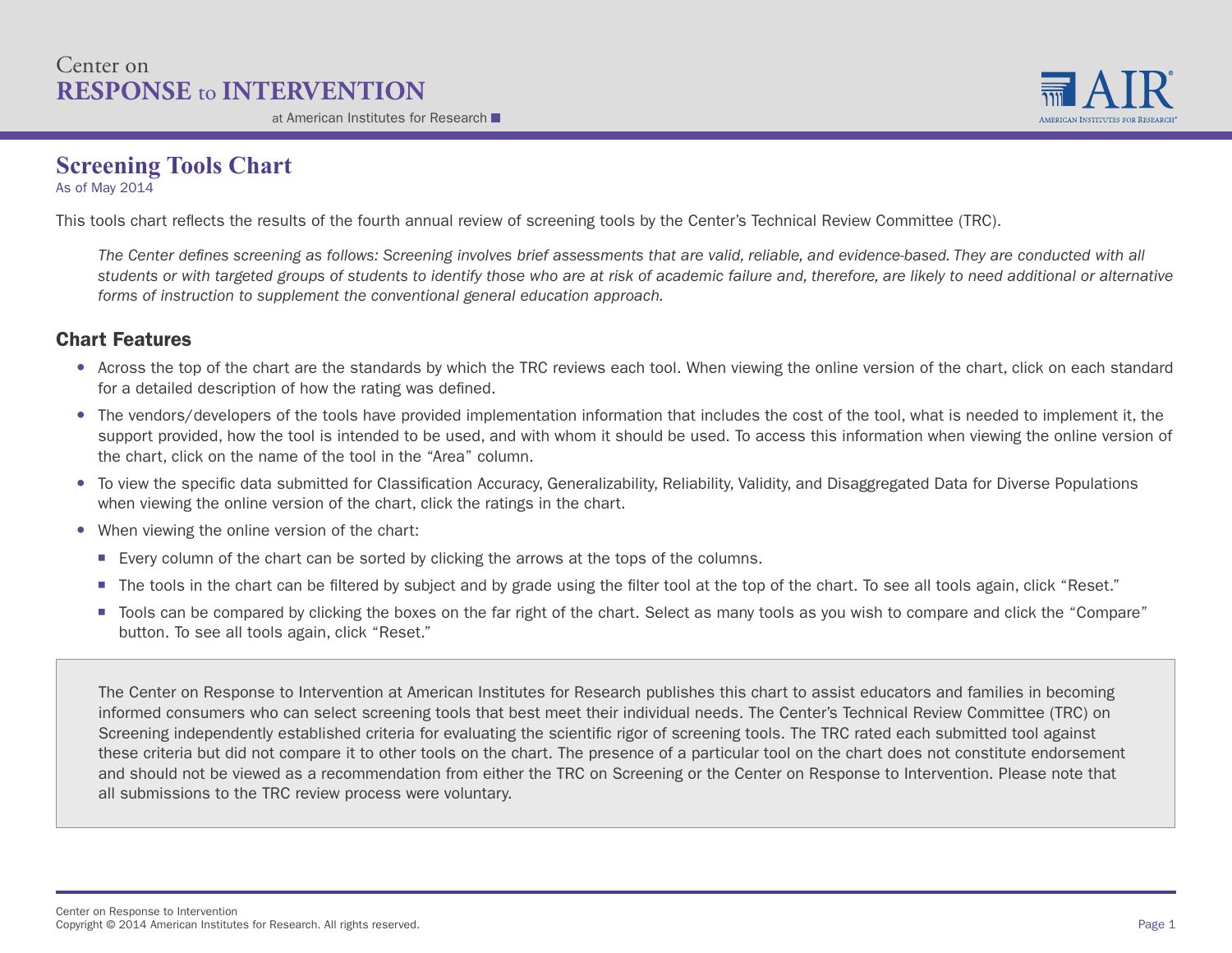#### Center on **RESPONSE** to **INTERVENTION**

at American Institutes for Research



# **Screening Tools Chart**

|                                                    |                                                              |                                          |                                            |                    |                       | <b>Disaggregated</b><br><b>Reliability, Validity,</b>               | <b>Efficiency</b>                      |                                                     |                    |                              |  |  |
|----------------------------------------------------|--------------------------------------------------------------|------------------------------------------|--------------------------------------------|--------------------|-----------------------|---------------------------------------------------------------------|----------------------------------------|-----------------------------------------------------|--------------------|------------------------------|--|--|
| <b>TOOLS</b>                                       | <b>AREA</b>                                                  | <b>Classification</b><br><b>Accuracy</b> | <b>Generalizability</b>                    | <b>Reliability</b> | <b>Validity</b>       | and Classification<br><b>Data for Diverse</b><br><b>Populations</b> | <b>Administration</b><br><b>Format</b> | <b>Administration</b><br>and Scoring<br><b>Time</b> | <b>Scoring Key</b> | Benchmarks /<br><b>Norms</b> |  |  |
| A+ <sup>®</sup> LearningLink™-<br>Progress in Math | Mathematics                                                  | $\bullet$                                | Moderate Low                               | $\bullet$          | $\bullet$             |                                                                     | Group                                  | 35-40 minutes                                       | Computer<br>Scored | Yes                          |  |  |
| Acuity                                             | English Language Arts                                        | $\bullet$                                | Moderate High                              | $\bullet$          | $\bullet$             |                                                                     | Group                                  | 50 minutes                                          | Yes                | Yes                          |  |  |
|                                                    | <b>Mathematics</b>                                           | $\bullet$                                | Moderate High                              | $\bullet$          | $\bullet$             |                                                                     | Group                                  | 50 minutes                                          | Yes                | Yes                          |  |  |
| AIMSweb                                            | Mathematics-Curriculum-<br><b>Based Measurement</b>          | $\bullet$                                | Moderate High                              | $\bullet$          | $\bigcirc$            |                                                                     | Group                                  | 2 minutes                                           | Yes                | Yes                          |  |  |
|                                                    | <b>Mathematics Concepts</b><br>and Applications              | $\bullet$                                | Moderate Low                               |                    | $\bigcirc$            | $\bigcirc$                                                          | Individual Group                       | 11-13 minutes                                       | Yes                | Yes                          |  |  |
|                                                    | Reading-Curriculum-<br><b>Based Measurement</b>              | $\bullet$                                | Moderate High                              |                    | $\bullet$             | $\bullet$                                                           | Individual                             | 1-5 minutes                                         | Yes                | Yes                          |  |  |
|                                                    | Test of Early Literacy-<br>Letter Naming Fluency             |                                          | Moderate Low                               |                    | $\bullet$             |                                                                     | Individual                             | 2 minutes                                           | Yes                | Yes                          |  |  |
|                                                    | Test of Early Numeracy-<br><b>Missing Number</b>             | $\bigcirc$                               | <b>Broad</b>                               |                    |                       |                                                                     | Individual                             | 2 minutes                                           | Yes                | Yes                          |  |  |
|                                                    | Test of Early Numeracy-<br>Number Identification             | $\bigcirc$                               | <b>Broad</b>                               |                    | $\bigcirc$            |                                                                     | Individual                             | 2 minutes                                           | Yes                | Yes                          |  |  |
|                                                    | Test of Early Numeracy-<br>Oral Counting                     | $\bigcirc$                               | Moderate Low                               | $\bigcirc$         | $\bigcirc$            |                                                                     | Individual                             | 2 minutes                                           | Yes                | Yes                          |  |  |
|                                                    | Test of Early Numeracy-<br><b>Quantity Discrimination</b>    | $\bigcirc$                               | <b>Broad</b>                               |                    |                       |                                                                     | Individual                             | 2 minutes                                           | Yes                | Yes                          |  |  |
| <b>Classworks Universal</b><br>Screener            | <b>Mathematics</b>                                           | $\bullet$                                | Moderate High                              |                    | $\bigcirc$            |                                                                     | Group                                  | 30 minutes                                          | Computer<br>Scored | Yes                          |  |  |
|                                                    | Reading                                                      | $\bullet$                                | Moderate High                              |                    | $\bigcirc$            |                                                                     | Group                                  | 30 minutes                                          | Computer<br>Scored | Yes                          |  |  |
| Legend<br>$*$                                      | $\bullet$<br>Convincing evidence<br>Added in the 2014 review | Partially convincing evidence<br>$***$   | Information updated during the 2014 review | $\bigcirc$         | Unconvincing evidence |                                                                     | Data unavailable or inadequate         |                                                     |                    |                              |  |  |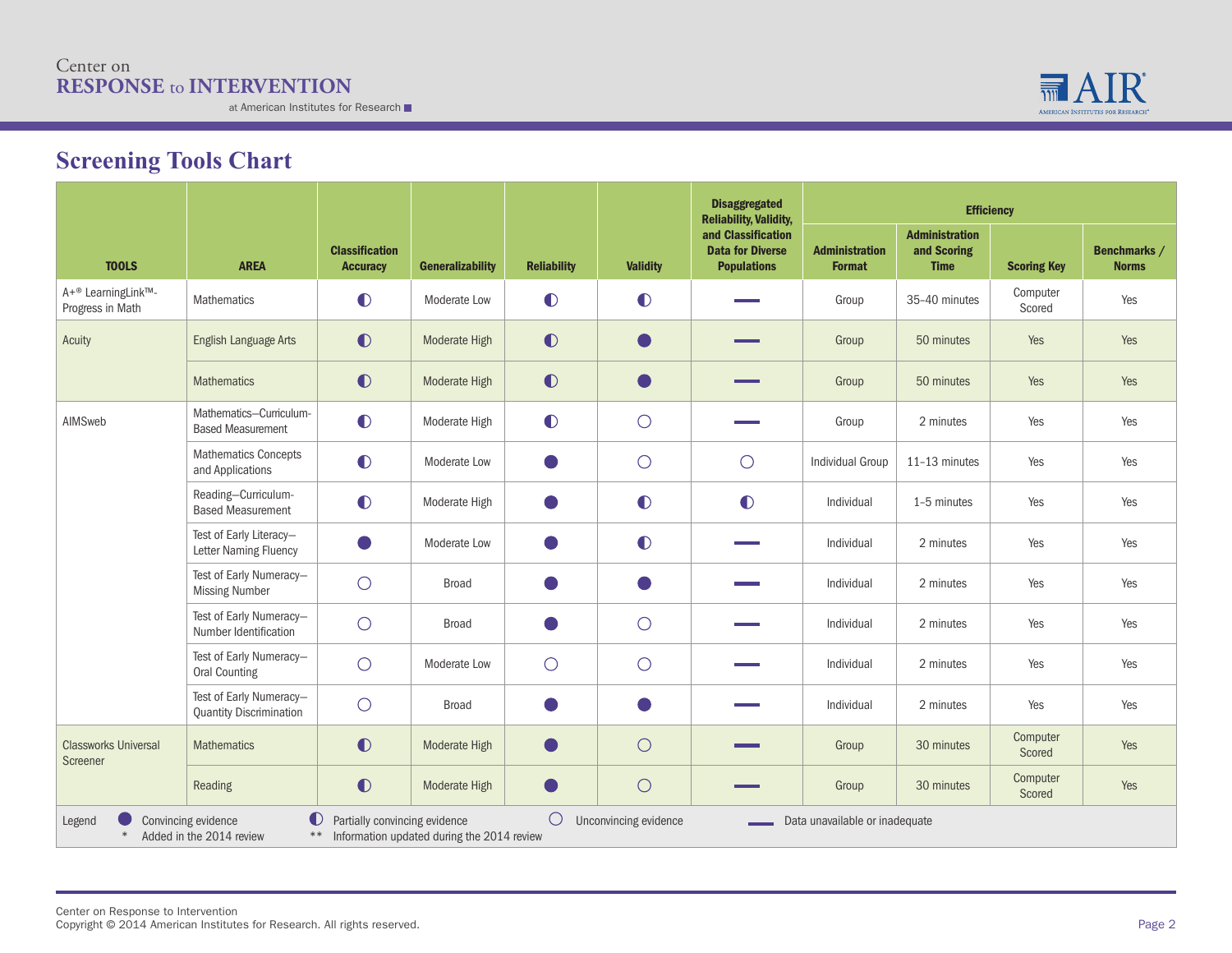

|                                                            |                                                                       |                                          |                                            |                    |                       | <b>Disaggregated</b><br><b>Reliability, Validity,</b>               | <b>Efficiency</b>                      |                                                     |                    |                              |
|------------------------------------------------------------|-----------------------------------------------------------------------|------------------------------------------|--------------------------------------------|--------------------|-----------------------|---------------------------------------------------------------------|----------------------------------------|-----------------------------------------------------|--------------------|------------------------------|
| <b>TOOLS</b>                                               | <b>AREA</b>                                                           | <b>Classification</b><br><b>Accuracy</b> | <b>Generalizability</b>                    | <b>Reliability</b> | <b>Validity</b>       | and Classification<br><b>Data for Diverse</b><br><b>Populations</b> | <b>Administration</b><br><b>Format</b> | <b>Administration</b><br>and Scoring<br><b>Time</b> | <b>Scoring Key</b> | Benchmarks /<br><b>Norms</b> |
| <b>DIBELS 6th Edition</b>                                  | *Letter Naming Fluency                                                | $\bullet$                                | Moderate Low                               |                    | $\bigcirc$            |                                                                     | Individual                             | 2 Minutes                                           | N <sub>o</sub>     | Yes                          |
|                                                            | *Nonsense Word Fluency                                                |                                          | Moderate Low                               |                    | $\bullet$             | $\bullet$                                                           | Individual                             | 2 Minutes                                           | N <sub>o</sub>     | Yes                          |
|                                                            | *Oral Reading Fluency                                                 |                                          | Moderate Low                               |                    | $\bullet$             |                                                                     | Individual                             | 2 Minutes                                           | No                 | Yes                          |
|                                                            | *Phoneme<br><b>Segmentation Fluency</b>                               | $\bullet$                                | Moderate Low                               | $\bullet$          | $\bigcirc$            |                                                                     | Individual                             | 2 Minutes                                           | No                 | Yes                          |
| <b>DIBELS Next</b>                                         | *Daze (DIBELS Maze)                                                   | $\bullet$                                | Moderate High                              |                    | $\bigcirc$            | $\bigcirc$                                                          | <b>Individual Group</b>                | 3-6 Minutes                                         | Yes                | Yes                          |
|                                                            | *DORF (DIBELS Oral<br><b>Reading Fluency)</b>                         | $\bullet$                                | Moderate High                              |                    | $\bigcirc$            | $\bullet$                                                           | Individual                             | 1-2 Minutes                                         | Yes                | Yes                          |
|                                                            | *First Sound Fluency                                                  | $\bigcirc$                               | <b>Moderate Low</b>                        | $\bullet$          | $\bigcirc$            |                                                                     | Individual                             | 1-3 Minutes                                         | Yes                | Yes                          |
|                                                            | *Nonsense Word Fluency                                                | $\bullet$                                | Moderate High                              | $\bigcirc$         | $\bigcirc$            | $\bigcirc$                                                          | Individual                             | 1 Minute                                            | Yes                | Yes                          |
|                                                            | *Phoneme<br><b>Segmentation Fluency</b>                               | $\bigcirc$                               | <b>Moderate Low</b>                        | $\bigcirc$         | $\bigcirc$            |                                                                     | Individual                             | 1-2 Minutes                                         | Yes                | Yes                          |
| <b>Discovery Education</b><br><b>Predictive Assessment</b> | Mathematics                                                           |                                          | Moderate High                              |                    | $\bullet$             | $\bullet$                                                           | Group                                  | 40 minutes                                          | Yes                | Yes                          |
|                                                            | Reading                                                               |                                          | Moderate High                              |                    | $\bullet$             | $\bullet$                                                           | Group                                  | 40 minutes                                          | Yes                | Yes                          |
| Legend                                                     | $\bullet$<br>Convincing evidence<br>Added in the 2014 review<br>$***$ | Partially convincing evidence            | Information updated during the 2014 review | $\bigcirc$         | Unconvincing evidence |                                                                     | Data unavailable or inadequate         |                                                     |                    |                              |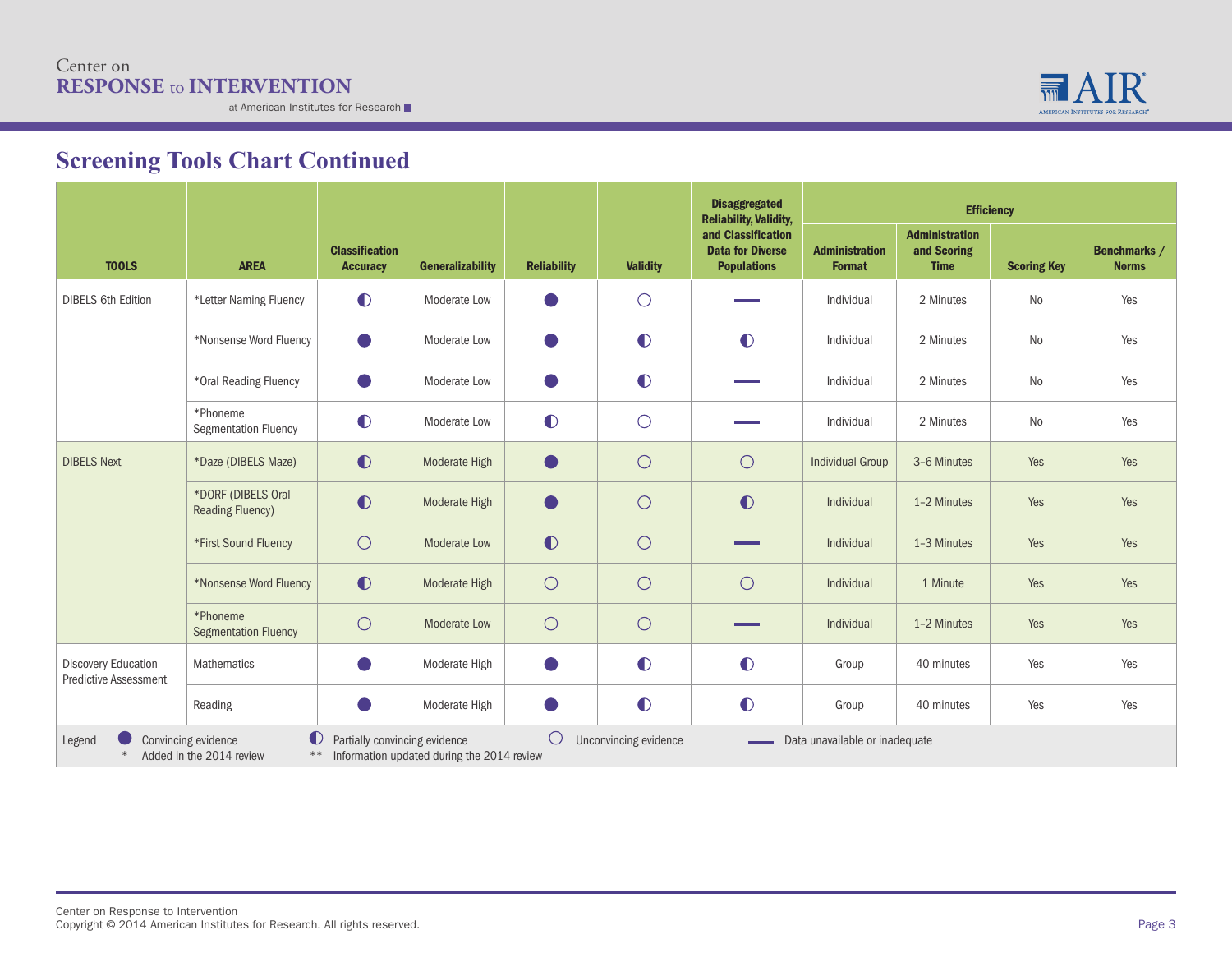

|                                                                                    |                                                 |                                                     |                                            |                    |                       | <b>Disaggregated</b><br><b>Reliability, Validity,</b>               | <b>Efficiency</b>                      |                                                     |                    |                              |
|------------------------------------------------------------------------------------|-------------------------------------------------|-----------------------------------------------------|--------------------------------------------|--------------------|-----------------------|---------------------------------------------------------------------|----------------------------------------|-----------------------------------------------------|--------------------|------------------------------|
| <b>TOOLS</b>                                                                       | <b>AREA</b>                                     | <b>Classification</b><br><b>Accuracy</b>            | <b>Generalizability</b>                    | <b>Reliability</b> | <b>Validity</b>       | and Classification<br><b>Data for Diverse</b><br><b>Populations</b> | <b>Administration</b><br><b>Format</b> | <b>Administration</b><br>and Scoring<br><b>Time</b> | <b>Scoring Key</b> | Benchmarks /<br><b>Norms</b> |
| easyCBM                                                                            | <b>Mathematics</b>                              |                                                     | Moderate High                              | $\bullet$          |                       |                                                                     | <b>Individual Group</b>                | 30 minutes                                          | Computer<br>Scored | Yes                          |
|                                                                                    | <b>Multiple Choice Reading</b><br>Comprehension | $\blacksquare$                                      | Moderate High                              | $\bigcirc$         | $\bigcirc$            | $\bullet$                                                           | <b>Individual Group</b>                | 25-40 minutes                                       | Computer<br>Scored | Yes                          |
|                                                                                    | Passage Reading<br>Fluency                      |                                                     | Moderate High                              |                    | $\bigcirc$            | $\bullet$                                                           | Individual                             | 3-4 minute                                          | Yes                | Yes                          |
|                                                                                    | Vocabulary                                      | $(\ )$                                              | Moderate High                              |                    | $\bullet$             | $\bullet$                                                           | Group                                  | 15 minutes                                          | Computer<br>Scored | Yes                          |
| EdcheckupStandard<br><b>Reading Passages</b>                                       | Maze                                            | $\bullet$                                           | Moderate High                              |                    | $\bigcirc$            |                                                                     | Group                                  | 20 minutes                                          | Yes                | Yes                          |
|                                                                                    | <b>Oral Reading Fluency</b>                     |                                                     | Moderate High                              |                    |                       |                                                                     | Individual                             | 15 minutes                                          | Yes                | Yes                          |
| <b>Formative Assessment</b><br><b>System for Teachers</b><br>(FAST): Adaptive Math | *aMath                                          |                                                     | Moderate Low                               |                    | $\bullet$             |                                                                     | Individual                             | 10-45 Minutes                                       | Yes                | Yes                          |
| <b>Formative Assessment</b><br>System for Teachers<br>(FAST): Adaptive Reading     | Reading                                         |                                                     | Moderate Low                               |                    |                       |                                                                     | <b>Individual Group</b>                | 6-20 Minutes                                        | Computer<br>Scored | Yes                          |
| <b>FAST CBMReading</b>                                                             | *English                                        |                                                     | <b>Moderate Low</b>                        |                    |                       | $\blacksquare$                                                      | Individual                             | 1-5 Minutes                                         | Yes                | Yes                          |
| <b>FAST CBMReading</b><br>Spanish                                                  | *Spanish                                        | $\bullet$                                           | Moderate Low                               |                    | $\bigcirc$            |                                                                     | Individual                             | 1-5 Minutes                                         | Yes                | Yes                          |
| Legend                                                                             | Convincing evidence<br>Added in the 2014 review | $\bullet$<br>Partially convincing evidence<br>$***$ | Information updated during the 2014 review | $\bigcirc$         | Unconvincing evidence |                                                                     | Data unavailable or inadequate         |                                                     |                    |                              |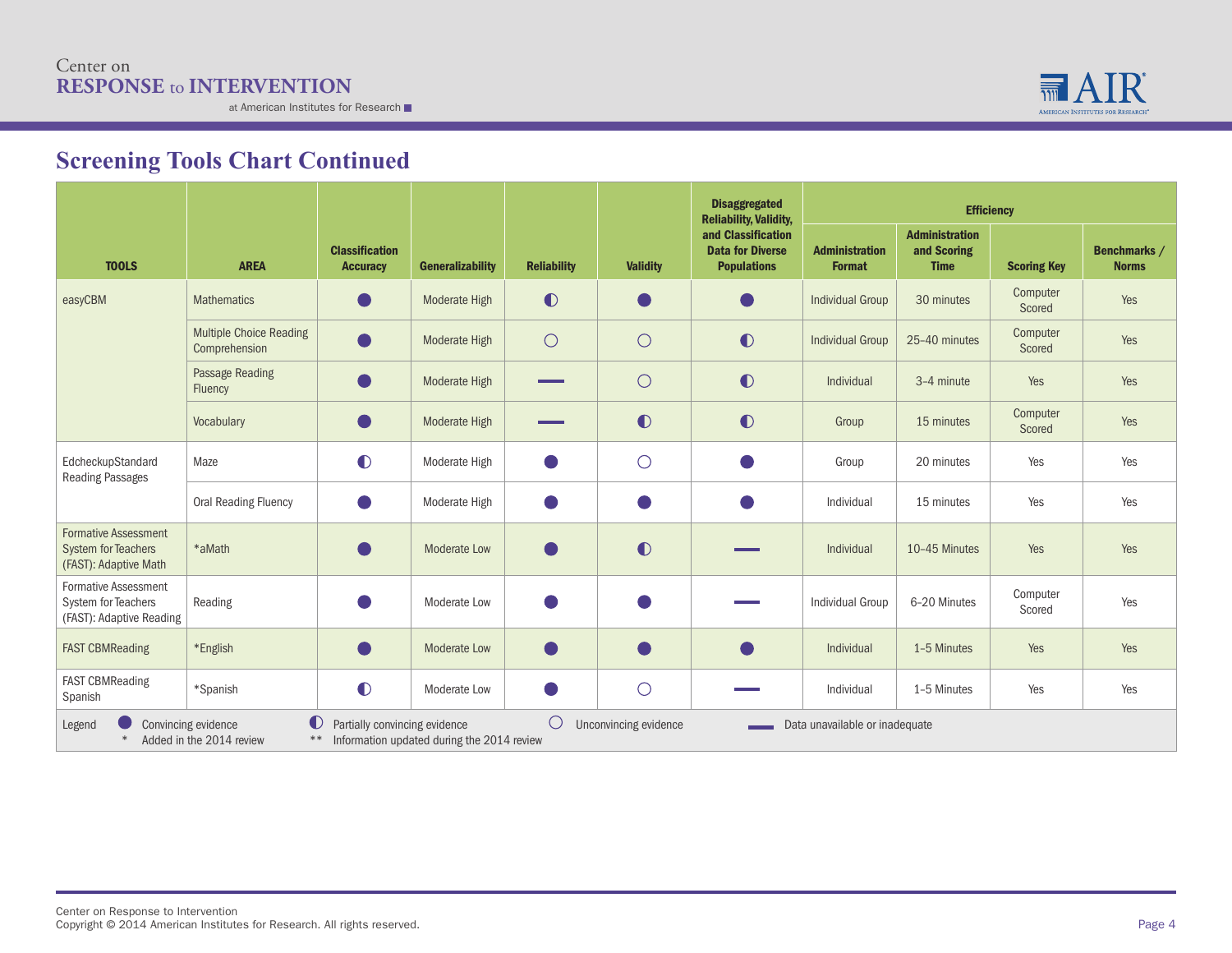

|                                      |                                                 |                                                          |                                            |                    |                       | <b>Disaggregated</b><br><b>Reliability, Validity,</b>               | <b>Efficiency</b>                      |                                                     |                    |                              |
|--------------------------------------|-------------------------------------------------|----------------------------------------------------------|--------------------------------------------|--------------------|-----------------------|---------------------------------------------------------------------|----------------------------------------|-----------------------------------------------------|--------------------|------------------------------|
| <b>TOOLS</b>                         | <b>AREA</b>                                     | <b>Classification</b><br><b>Accuracy</b>                 | <b>Generalizability</b>                    | <b>Reliability</b> | <b>Validity</b>       | and Classification<br><b>Data for Diverse</b><br><b>Populations</b> | <b>Administration</b><br><b>Format</b> | <b>Administration</b><br>and Scoring<br><b>Time</b> | <b>Scoring Key</b> | Benchmarks /<br><b>Norms</b> |
| <b>FAST early Reading</b><br>English | *Composite                                      |                                                          | Moderate Low                               | $\bullet$          | $\bullet$             |                                                                     | Individual                             | 5 Minutes                                           | Yes                | Yes                          |
|                                      | *Concepts of Print                              | $\bullet$                                                | Moderate Low                               | $\bigcirc$         | $\bigcirc$            |                                                                     | Individual                             | 1.5-2.5 Minutes                                     | Yes                | Yes                          |
|                                      | *Decodable Words                                |                                                          | <b>Moderate Low</b>                        | Ō,                 | $\bigcirc$            | $\bullet$                                                           | Individual                             | 1-2 Minutes                                         | Yes                | Yes                          |
|                                      | *Letter Names                                   | $\bullet$                                                | Moderate Low                               | O                  | $\bigcirc$            | $\bullet$                                                           | Individual                             | 1-1.5 Minutes                                       | Yes                | Yes                          |
|                                      | *Letter Sounds                                  |                                                          | Moderate Low                               | O)                 | $\bigcirc$            | $\bullet$                                                           | Individual                             | 1-2 Minutes                                         | Yes                | Yes                          |
|                                      | *Nonsense Words                                 |                                                          | Moderate Low                               |                    | $\bigcirc$            | $\bullet$                                                           | Individual                             | 1-2 Minutes                                         | Yes                | Yes                          |
|                                      | *Onset Sounds                                   | $\bullet$                                                | Moderate Low                               | $\blacksquare$     | $\bigcirc$            | $\bigcirc$                                                          | Individual                             | 2-3 Minutes                                         | Yes                | Yes                          |
|                                      | *Rhyming                                        |                                                          | Moderate Low                               |                    | $\bigcirc$            |                                                                     | Individual                             | 2-3 Minutes                                         | Yes                | Yes                          |
|                                      | *Sentence Reading                               | $\bullet$                                                | Moderate Low                               | Ð                  | $\bullet$             | $\bullet$                                                           | Individual                             | 1-2 Minutes                                         | Yes                | Yes                          |
|                                      | *Sight Words (50)                               | $\bullet$                                                | <b>Moderate Low</b>                        | - 1                | $\bigcirc$            |                                                                     | Individual                             | 1-2 Minutes                                         | Yes                | Yes                          |
|                                      | *Sight Words (150)                              |                                                          | Moderate Low                               | O)                 | $\bigcirc$            | $\bullet$                                                           | Individual                             | 1-2 Minutes                                         | Yes                | Yes                          |
|                                      | *Word Blending                                  |                                                          | Moderate Low                               | - 1                | $\bigcirc$            | $\bigcirc$                                                          | Individual                             | 1-3 Minutes                                         | Yes                | Yes                          |
|                                      | *Word Segmenting                                | Œ                                                        | Moderate Low                               | O                  | $\bigcirc$            | $\bigcirc$                                                          | Individual                             | 1-3 Minutes                                         | Yes                | Yes                          |
| Legend<br>$\ast$                     | Convincing evidence<br>Added in the 2014 review | $\bullet$<br>Partially convincing evidence<br>$\ast\ast$ | Information updated during the 2014 review | $\bigcirc$         | Unconvincing evidence |                                                                     | Data unavailable or inadequate         |                                                     |                    |                              |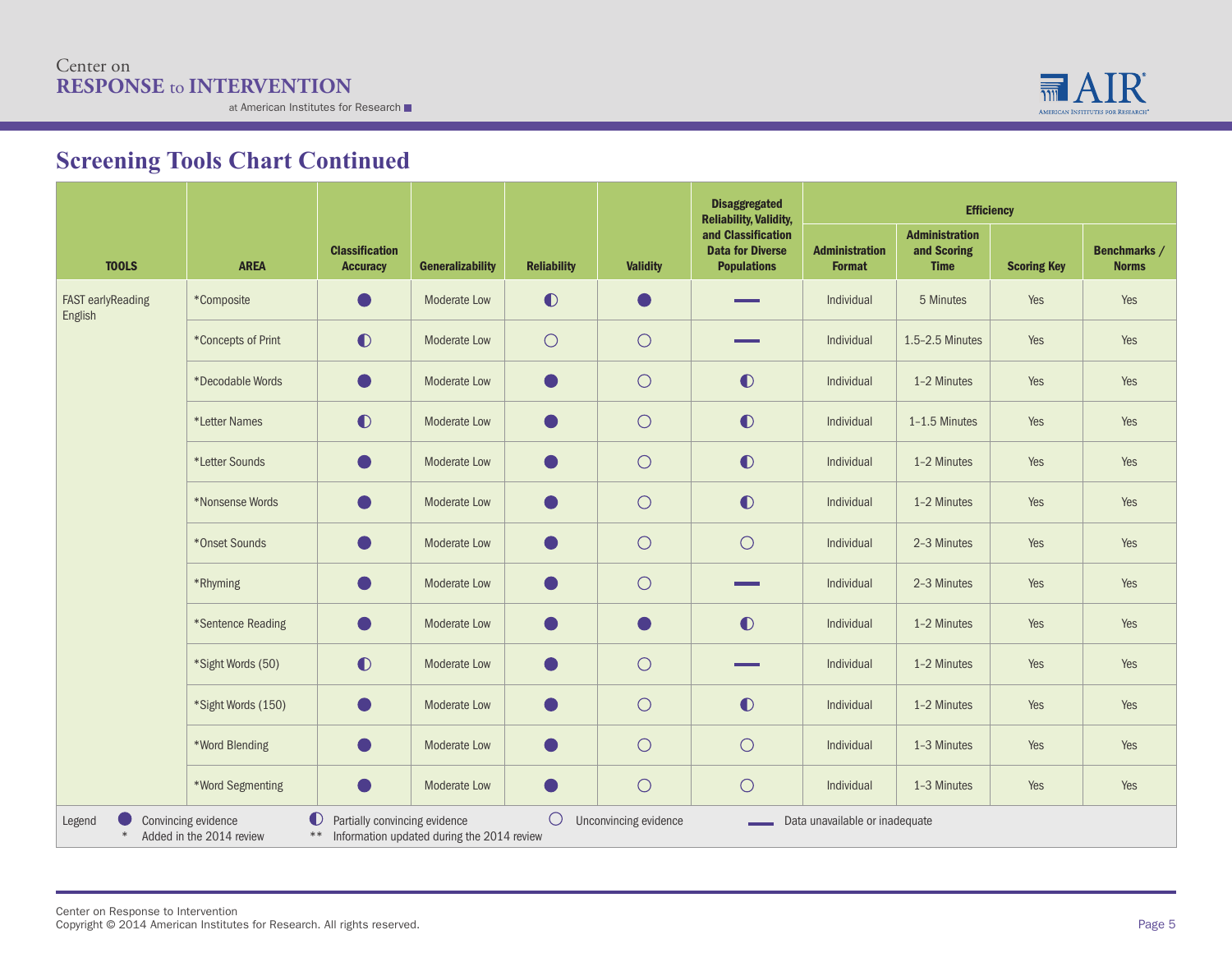

|                                                 |                                                 |                                                          |                                            |                    |                       | <b>Disaggregated</b><br><b>Reliability, Validity,</b>               | <b>Efficiency</b>                      |                                                     |                    |                              |  |  |
|-------------------------------------------------|-------------------------------------------------|----------------------------------------------------------|--------------------------------------------|--------------------|-----------------------|---------------------------------------------------------------------|----------------------------------------|-----------------------------------------------------|--------------------|------------------------------|--|--|
| <b>TOOLS</b>                                    | <b>AREA</b>                                     | <b>Classification</b><br><b>Accuracy</b>                 | <b>Generalizability</b>                    | <b>Reliability</b> | <b>Validity</b>       | and Classification<br><b>Data for Diverse</b><br><b>Populations</b> | <b>Administration</b><br><b>Format</b> | <b>Administration</b><br>and Scoring<br><b>Time</b> | <b>Scoring Key</b> | Benchmarks /<br><b>Norms</b> |  |  |
| FAST earlyReading<br>Spanish                    | *Concepts of Print                              | $\bigcirc$                                               | Moderate Low                               | O                  |                       |                                                                     | Individual                             | 1.5-2.5 Minutes                                     | Yes                | Yes                          |  |  |
|                                                 | *Decodable Words                                | $\bullet$                                                | Moderate Low                               | $\blacksquare$     | $\bigcirc$            |                                                                     | Individual                             | $1-2+$ Minutes                                      | Yes                | Yes                          |  |  |
|                                                 | *Letter Names                                   | $\bullet$                                                | Moderate Low                               | U)                 | $\bigcirc$            |                                                                     | Individual                             | 1-1.5 Minutes                                       | Yes                | Yes                          |  |  |
|                                                 | *Letter Sounds                                  | $\bullet$                                                | Moderate Low                               | $\Box$             | $\bigcirc$            |                                                                     | Individual                             | 1-2 Minutes                                         | Yes                | Yes                          |  |  |
|                                                 | *Onset Sounds                                   |                                                          | Moderate Low                               | $\bullet$          | $\bigcirc$            |                                                                     | Individual                             | 2-3 Minutes                                         | Yes                | Yes                          |  |  |
|                                                 | *Rhyming                                        | $\bullet$                                                | Moderate Low                               | $\bullet$          | $\bigcirc$            |                                                                     | Individual                             | 2-3 Minutes                                         | Yes                | Yes                          |  |  |
|                                                 | *Sentence Reading                               | $\bullet$                                                | Moderate Low                               | $\bullet$          | $\bigcirc$            |                                                                     | Individual                             | 1-2 Minutes                                         | Yes                | Yes                          |  |  |
|                                                 | *Sight Words (50)                               | $\bullet$                                                | Moderate Low                               |                    | $\bigcirc$            |                                                                     | Individual                             | 1-2 Minutes                                         | Yes                | Yes                          |  |  |
|                                                 | *Sight Words (150)                              | $\bullet$                                                | Moderate Low                               | $\Box$             | $\bigcirc$            |                                                                     | Individual                             | 1-2 Minutes                                         | Yes                | Yes                          |  |  |
|                                                 | *Word Blending                                  | $\bullet$                                                | Moderate Low                               |                    | $\bigcirc$            |                                                                     | Individual                             | 1-3 Minutes                                         | Yes                | Yes                          |  |  |
|                                                 | *Syllables                                      | $\bullet$                                                | Moderate Low                               | O                  | $\bigcirc$            |                                                                     | Individual                             | 1-2 Minutes                                         | Yes                | Yes                          |  |  |
|                                                 | *Word Segmenting                                | $\bigcirc$                                               | Moderate Low                               | u,                 | $\circ$               |                                                                     | Individual                             | 1-3 Minutes                                         | Yes                | Yes                          |  |  |
| Gates-MacGinitie<br><b>Reading Tests (GMRT)</b> | Reading                                         | $\blacksquare$                                           | Moderate Low                               | $\blacksquare$     | $\bigcirc$            |                                                                     | Group                                  | 55 minutes                                          | Yes                | Yes                          |  |  |
| Legend<br>$\ast$                                | Convincing evidence<br>Added in the 2014 review | $\bullet$<br>Partially convincing evidence<br>$\ast\ast$ | Information updated during the 2014 review | $\bigcirc$         | Unconvincing evidence |                                                                     | Data unavailable or inadequate         |                                                     |                    |                              |  |  |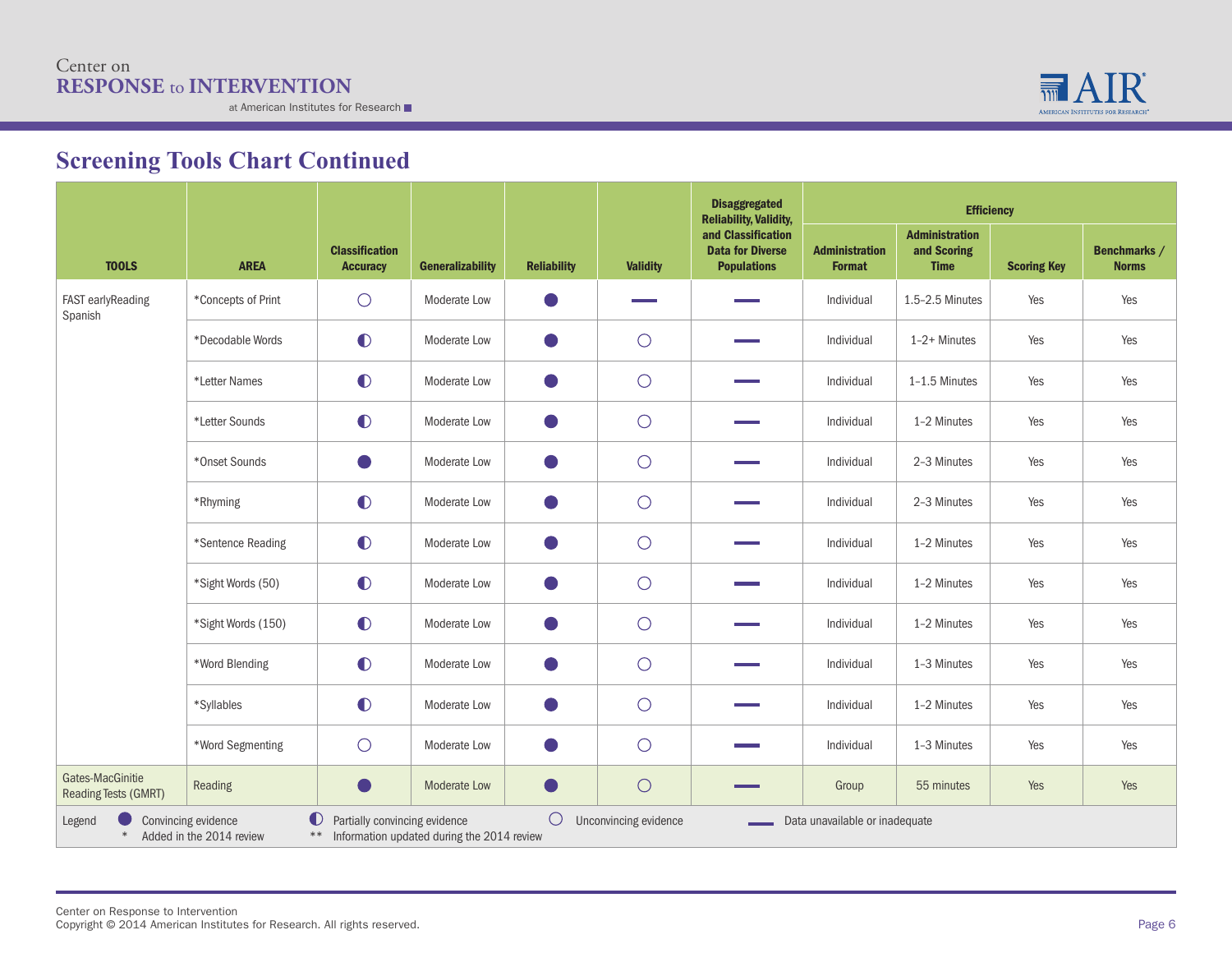

|                                                   |                                                                              |                                          |                                            |                    |                       | <b>Disaggregated</b><br><b>Reliability, Validity,</b>               | <b>Efficiency</b>                      |                                                     |                    |                              |
|---------------------------------------------------|------------------------------------------------------------------------------|------------------------------------------|--------------------------------------------|--------------------|-----------------------|---------------------------------------------------------------------|----------------------------------------|-----------------------------------------------------|--------------------|------------------------------|
| <b>TOOLS</b>                                      | <b>AREA</b>                                                                  | <b>Classification</b><br><b>Accuracy</b> | <b>Generalizability</b>                    | <b>Reliability</b> | <b>Validity</b>       | and Classification<br><b>Data for Diverse</b><br><b>Populations</b> | <b>Administration</b><br><b>Format</b> | <b>Administration</b><br>and Scoring<br><b>Time</b> | <b>Scoring Key</b> | Benchmarks /<br><b>Norms</b> |
| Group Assessment and<br>Diagnostic Evaluation     | <b>Group Mathematics</b><br>Assessment and Diagnostic<br>Evaluation (G-MADE) | $\bullet$                                | Moderate Low                               |                    | $\bullet$             |                                                                     | <b>Individual Group</b>                | 46-95 minutes                                       | Yes                | Yes                          |
|                                                   | <b>Group Reading Assessment</b><br>and Diagnostic Evaluation<br>(GRADE)      | $\bullet$                                | Moderate Low                               |                    | $\bullet$             |                                                                     | <b>Individual Group</b>                | 46-95 minutes                                       | Yes                | Yes                          |
| <b>Iowa Tests of Basic Skills</b><br>(ITBS)       | <b>Mathematics</b>                                                           | $\blacksquare$                           | Moderate High                              | $\bullet$          |                       |                                                                     | Group                                  | 60 minutes                                          | Yes                | Yes                          |
|                                                   | Reading                                                                      |                                          | Moderate High                              | $\bullet$          |                       |                                                                     | Group                                  | 55 minutes                                          | Yes                | Yes                          |
| istation Indicators of<br>Progress                | Reading                                                                      | $\bullet$                                | Moderate Low                               |                    |                       | $\bullet$                                                           | <b>Individual Group</b>                | 13-21 minutes                                       | Yes                | Yes                          |
| mCLASS                                            | <b>Mathematics</b>                                                           | $\bigcirc$                               | Moderate High                              |                    | $\bigcirc$            | $\bigcirc$                                                          | <b>Individual Group</b>                | 1-12 minutes                                        | Yes                | Yes                          |
|                                                   | <b>Vocabulary Assessment</b>                                                 | $\bigcirc$                               | <b>Moderate Low</b>                        | $\bullet$          | $\blacksquare$        | $\bigcirc$                                                          | Individual                             | 1-2 minutes                                         | Yes                | Yes                          |
|                                                   | ** 3D-Text Reading and<br>Comprehension                                      | $\bullet$                                | Moderate High                              | $\bullet$          | $\bigcirc$            |                                                                     | Individual                             | 5-8 Minutes                                         | Yes                | Yes                          |
| <b>Measures of Academic</b><br>Progress (MAP)     | <b>Mathematics</b>                                                           |                                          | Moderate High                              | $\bullet$          | $\bullet$             | $\bullet$                                                           | <b>Individual Group</b>                | 40 minutes                                          | Computer<br>Scored | Yes                          |
|                                                   | Reading                                                                      |                                          | Moderate High                              | $\bullet$          | $\bullet$             | $\bullet$                                                           | <b>Individual Group</b>                | 40 minutes                                          | Computer<br>Scored | Yes                          |
| <b>Measures of Academic</b><br>Progress (MAP) for | <b>Mathematics</b>                                                           |                                          | Moderate High                              | $\bullet$          | $\bullet$             | $\bullet$                                                           | <b>Individual Group</b>                | 40 minutes                                          | Computer<br>Scored | Yes                          |
| <b>Primary Grades</b>                             | Reading                                                                      |                                          | Moderate High                              | $\bullet$          | $\bullet$             | $\bullet$                                                           | <b>Individual Group</b>                | 40 minutes                                          | Computer<br>Scored | Yes                          |
| Legend<br>$*$                                     | $\bullet$<br>Convincing evidence<br>Added in the 2014 review                 | Partially convincing evidence<br>$***$   | Information updated during the 2014 review | $\bigcirc$         | Unconvincing evidence |                                                                     | Data unavailable or inadequate         |                                                     |                    |                              |